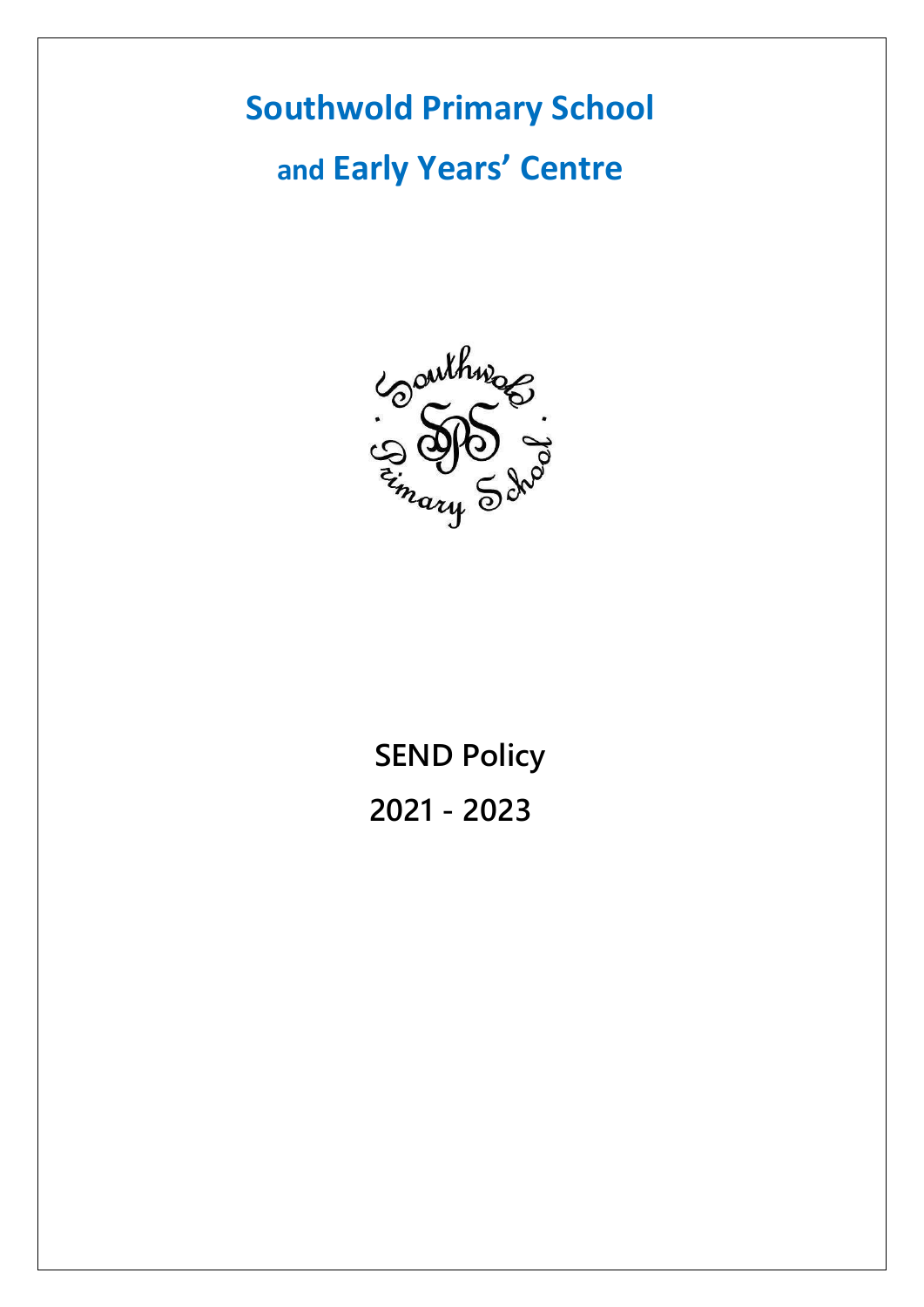## Introduction:

The SEN policy pervades all curriculum policies in the school. Some children have barriers to learning that mean they have special needs and require particular action by the school.

These requirements are likely to arise as a consequence of a child having special educational needs. Children have special educational needs if they have a learning difficulty which calls for special educational provision to be made for them.

Children have a learning difficulty if they:

- a) have a significantly greater difficulty in learning than the majority of children of the same age; or
- b) have a disability which prevents or hinders them from making use of educational facilities of a kind generally provided for children of the same age in schools within the area of the Local Authority (LA);
- c) are under compulsory school age and fall within the definition at a) or b) above, or would do so if special educational provision was not made for them.

(taken from Section 1.3 of the SEN Code of Practise)

Special educational needs may relate to one or more of the following areas of need:

- communication and interaction;
- cognition and learning;
- behaviour, emotional and social development, mental health.
- sensory and/or physical needs;
- medical conditions.

Children may have special educational needs either throughout or at any time during their school career. We will assess each child as required and make the appropriate provision, based on their identified needs.

Aims and Objectives

- Ensure we meet the needs of all pupils with SEND, whether they are physical, intellectual, social, emotional or behavioural.
- Involve and inform parents/carers about their child's progress and encourage them to work with us in supporting their child
- Identify at the earliest opportunity, assess, record and review progress of pupils with SEND.
- Enable every child to experience success and have high aspirations for all children including those with SEND.
- Maximise the use of support services.
- Use the widest possible range of support and intervention strategies in helping children to make the maximum amount of progress.

## Equal Opportunities

Southwold Primary School and EYC is an inclusive school. We recognise that all teachers are teachers of SEND. We believe in equal access to learning for all children. We aim to recognise the needs of each individual child according to ability and aptitude. Our approaches and resources reflect balanced, positive images of race, gender and disability. We aim to ensure girls and boys are equally encouraged to participate positively and to achieve their potential.

## Curriculum

All children with SEND are encouraged to access all aspects of the curriculum. In order to meet the learning needs of all pupils, teachers differentiate work. Where pupils are identified as having special educational needs, the school provides for these needs in a variety of ways. The provision for pupils is related specifically to their needs. Children identified as SEND have access to the following additional support: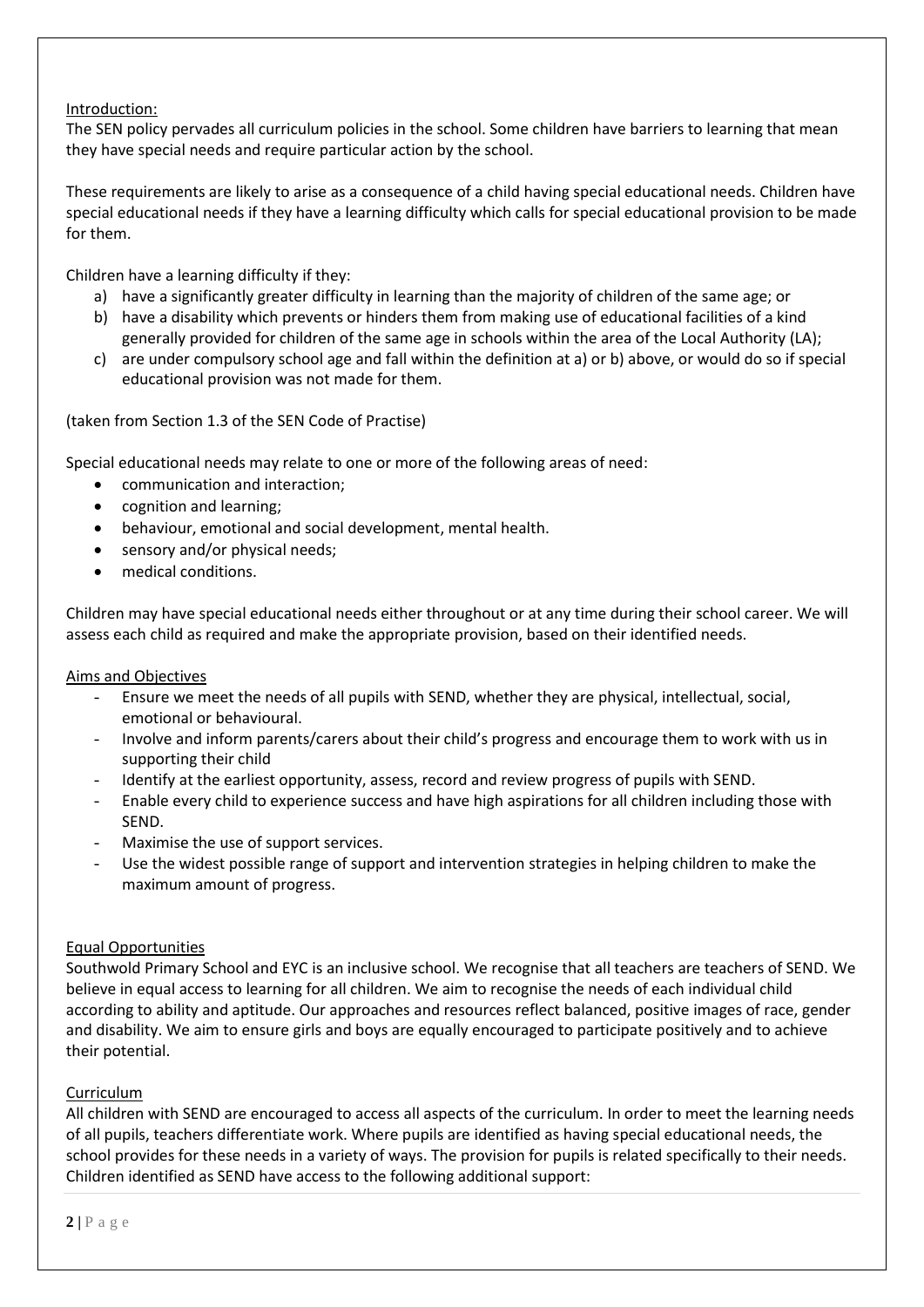- In class support for small groups with a Teaching Assistant (TA).
- Small groups withdrawn with TA support.
- Individual support either in class or withdrawn.
- Differentiated resources.
- ICT resources eg: iPads, computer programmes.

#### Teaching Approaches

Children with SEND are included in all aspects of school life (wherever possible). Teacher's provide learning opportunities for all the pupils within the school environment and provide materials appropriate to pupils' interests and abilities. Teachers use a variety of strategies, resources and support staff to ensure all children have equal access to the curriculum. This curriculum may be modified or individualised to address individual needs.

### Staff Training

Staff training is achieved through a combination of whole school and individual needs. Individual training is attended by staff, responding to the needs of our children at a particular time, for example Inclusive Interaction for children with Autism. Staff also seek advice from other schools. Staff work closely with external agencies and take on board strategies and advice from them.

#### Monitoring and Review

A register of children with Special Educational Needs is updated twice a year, October and March. Children's progress is updated at the end of each term (3 times a year). Progress is tracked by the SENCo and Senior Leadership team. If the child has a CAF (Common Assessment Framework) their progress and targets will be reviewed at CAF meetings, approximately every 6-8 weeks.

#### The Child's View

At review meetings the children have the opportunity to give their views and evaluate their own progress and contribute, where appropriate, to decision making. In Early Years and KS1 the pupils work with a TA to complete a 'Talking Mat' which is symbol supported. A 'Talking Mat' can also be used in KS2 dependent on a child's needs. In KS2, the children with SEND complete 'Pupil Voice' sheets which they share with parents at termly meetings. The SENCo and/or TA will follow up matters arising from the 'Pupil Voice' sheets.

#### Identification of Need

Identification of SEN is usually done by the class teacher in conjunction with the SENDCo. In some cases we might also involve other people such as: GP, Paediatrician, Health Visitor, Educational Psychologist, parents/carers, Inclusive Education Service and Speech and Language Therapy. The Routes to Inclusion document is also used to identify the needs of children on the SEND register and provides strategies and ideas for provision.

Identification is carried out through a combination of:

- Informal and formal observation.
- Work analysis
- Tracking through data three times a vear.
- Formal testing procedures such as Literacy screening for Dyslexia.
- Concern forms provided by the class teacher.
- Information from previous school.
- Information from pre-school services such as Portage.

| Concern     | Initial concerns noted by the class teacher and recorded on a Concern form,<br>parents/carers informed, needs met by the class teacher/TA, progress monitored.  |
|-------------|-----------------------------------------------------------------------------------------------------------------------------------------------------------------|
| <b>SEND</b> | At this stage, a child will be on the SEND register. Where appropriate, a Provision<br>Map is completed, outlining areas of difficulty, targets and a timetable |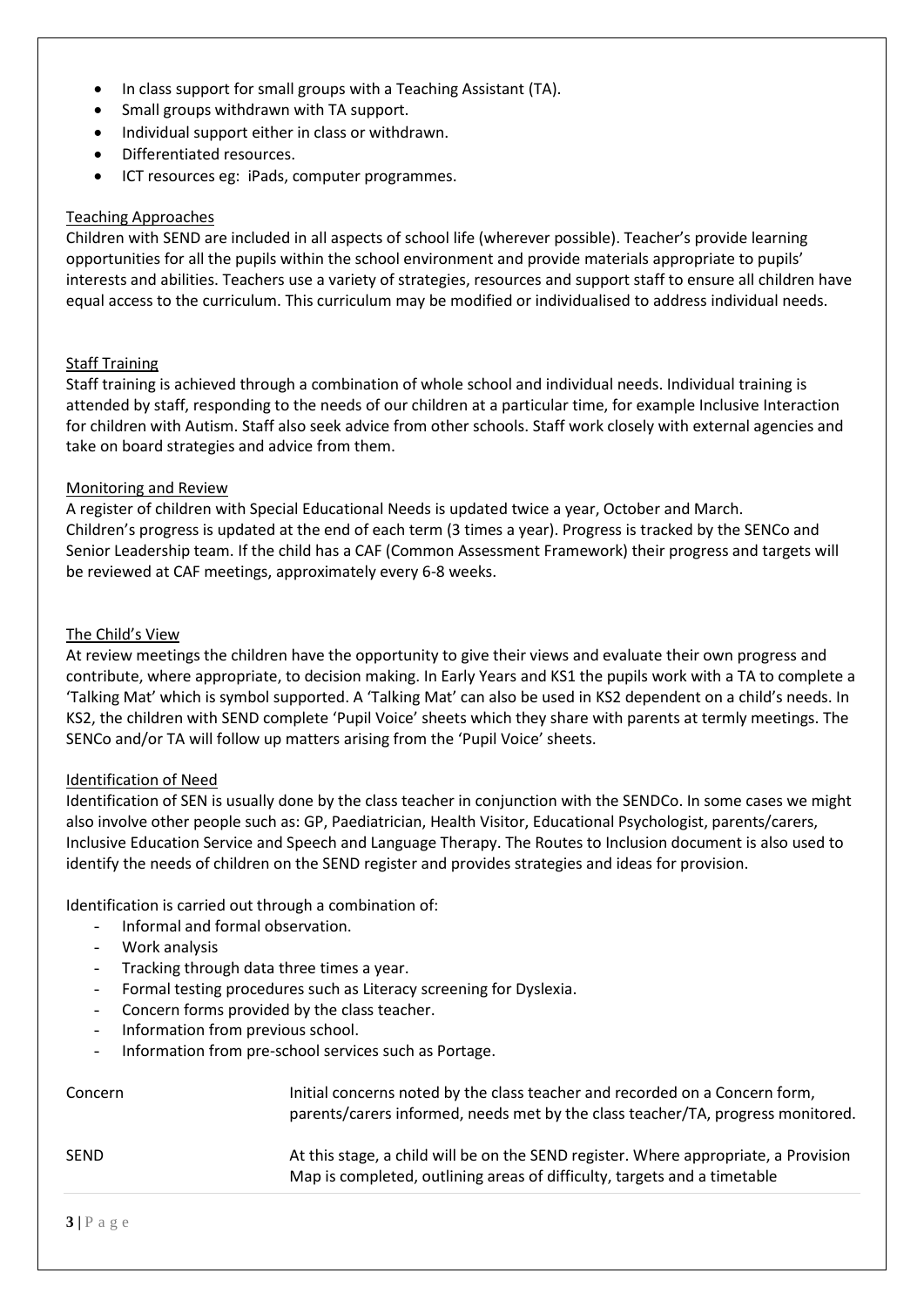highlighting when provision will take place. These are shared with parents at Parents Evenings.

Children at this stage may also receive funding from the HLN (High Level Need) budget for additional adult support. Advice/support strategies will be sought from outside agencies.

EHC Plan An EHCP will be considered when a child has complex SEND that requires extensive provision or they have demonstrated significant cause for concern over an extended period of time. An EHCP can be requested by the child's school, from a parent or a referral by another agency by completing the referral form available from Nottingham City SEND Service

## **Assessment**

From September 2015 the introduction of the new National Curriculum and Life Without Levels has meant that School has introduced a new assessment procedure for pupils in Year 1 to Year 6. Pupils with SEND will be assessed within this structure and their progress will be monitored accordingly. The teacher will use both standardised tests (completed termly in reading, grammar, spelling and maths) and evidence collected from work and observations in class to inform their judgements about what level a child is working.

*Assessment grades are as follows:- Working Below the Expected Standard Working Towards the Expected Standard Working At the Expected Standard Working At Greater Depth*

However for some children with SEND the steps within, and between the year group indicators will not be achievable and therefore for those children there will be a need to record and monitor the smaller steps of progress they have made based on their achievements so far, ensuring aspirational targets continue to be set. Children will be tracked against the National Curriculum objectives that represent the year group or age at which they are working. This may be different to their chronological age. For example, a pupil in Year 3 may be tracked against Year 2 objectives in reading and will be given an assessment grade (see above) in line with the year group objectives they are working within.

For children in Years 1 to 6 who are working at a pre-key stage level, an assessment system called B-Squared is used.

Children in the Early Years Foundation Stage continue to have their progress tracked using the ages and stages bands within the Development Matters document and the Early Years Foundation stage curriculum guidance towards the Early Learning Goals for the EYFS Profile, which is completed at the end of Reception. For some children with SEND, it may be appropriate to use another assessment system in addition to the EYFS Profile in order to evidence smaller steps in progress. At Southwold for speech & communication this includes a 'Communication and Language progress tracking sheet' and 'Outcomes/progress tracker from speech and language targets', for behaviour from routes to inclusion the 'Antecedent/behaviour consequence' form is used.

Teachers must use the **Engagement Model** to assess pupils working below the standard of the national curriculum assessments and not engaged in subject-specific study at key stage 1 and key stage 2. Pupils assessed using the engagement model are usually described as having severe or profound and multiple learning difficulties. This means they have serious cognitive impairments and learning difficulties, which lead to significant delays in reaching developmental milestones.

Pupils at year 2 and 6 take statutory National Curriculum tests (SATS). Some pupils including those with SEND may be working below the standard of the test and will be unable to participate using suitable access arrangements.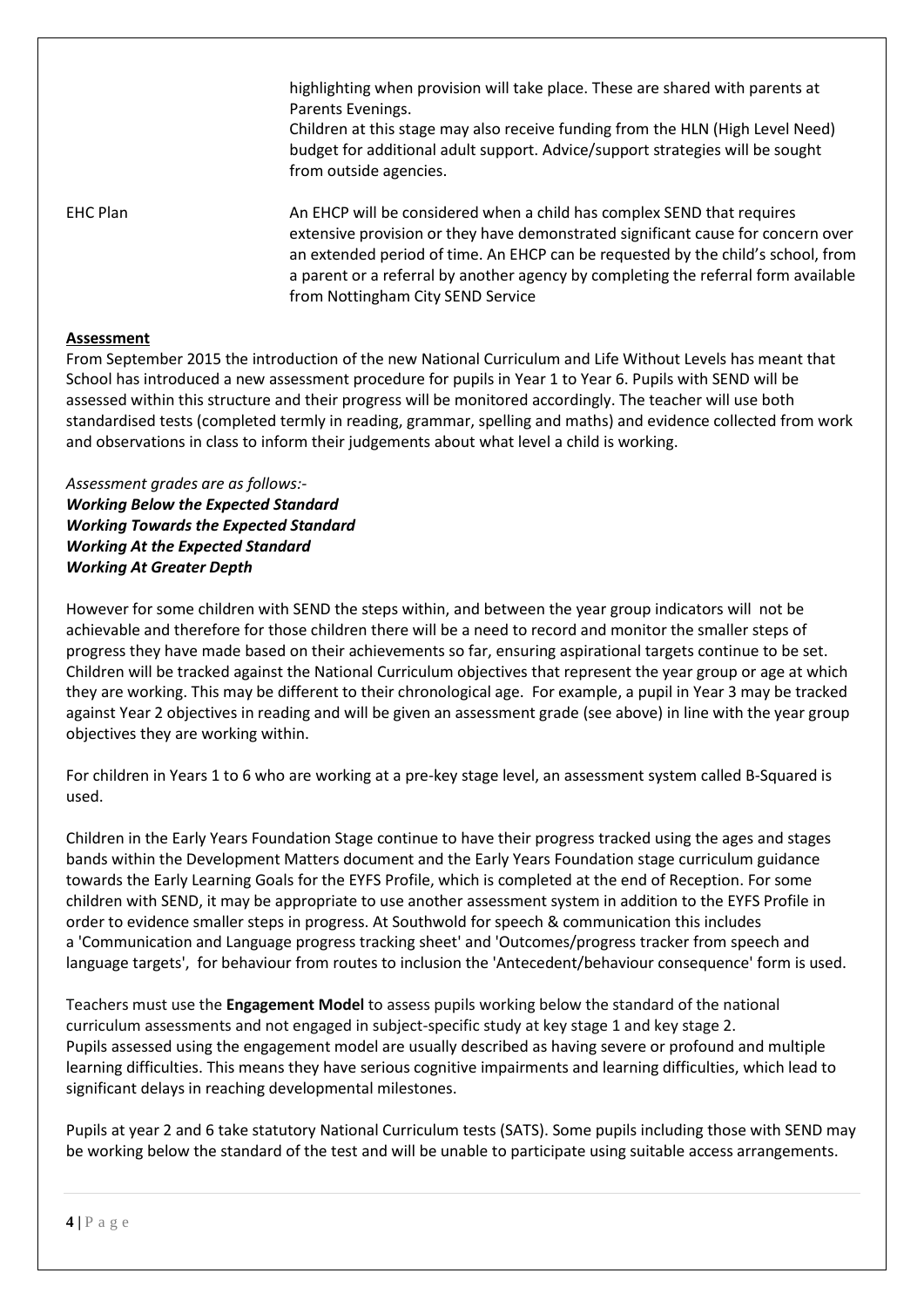The Headteacher will consult with parents and other professionals however the school will make the final decision as to whether or not a pupil is able to participate in the tests.

Some pupils may require Access Arrangements to enable them to participate in the tests, those pupils may be:

- Pupils with a hearing or visual impairment
- Pupils who use sign language
- Pupils with an EHC plan
- Pupils receiving SEND support who learning difficulty or disability affects their ability to access the tests
- Pupils with a disability
- Pupils who are unable to sit and work for long periods because of social emotional or behavioural difficulties
- Those with limited fluency in English

Access Arrangements should be based primarily on normal classroom practice for pupils with particular needs. They must never provide an unfair advantage. School will consult the following when making decisions about eligibility to access arrangements:-

- Key Stage 2 Tests: test administration guidance (TAG) and results updated April 2015
- Assessment and reporting arrangements 2016 KS1
- Assessment and reporting arrangements 2016 KS2
- KS2 tests how to use access arrangements [\(www.gov.uk/guidance/key-stage-2-tests-how-to-use-access](http://www.gov.uk/guidance/key-stage-2-tests-how-to-use-access-arrangements)[arrangements\)](http://www.gov.uk/guidance/key-stage-2-tests-how-to-use-access-arrangements)

For children with SEND assessment should consider wider outcomes, so consideration should be given to measuring progress in communication, social skills, physical development, resilience and independence. At Southwold all of these things are considered when measuring the progress of our children with SEND.

### Mental Health

We actively promote the children's wellbeing and mental health within the school curriculum (PSHE) and within assemblies, daily life and overall ethos.

We recognise the importance of a child's positive self-esteem, self-confidence and resilience to deal with aspects of life as they arrive.

Specifically we are aware that individual pupils may have mental health needs. We see it as our duty to attempt to recognise such needs and in consultation with parents/carers refer to Children and Adult Mental Health Service (CAMHS) and/or local GP.

Support Services available to us as part of Nottingham City's Local Offer:

- The Sensory and Physical Team
- Learning Support Team
- Autism Team
- Behaviour Support Team
- Community, Child and Adolescent Mental Health Service Community Educational Psychology Service
- BEMHS Behavioural and Emotional Mental Health Service.
- Speech and Language Therapist
- The Continence Team
- School Nurse
- Social Care
- Disabled Children's Team
- Community Paediatric Services
- Occupational Therapist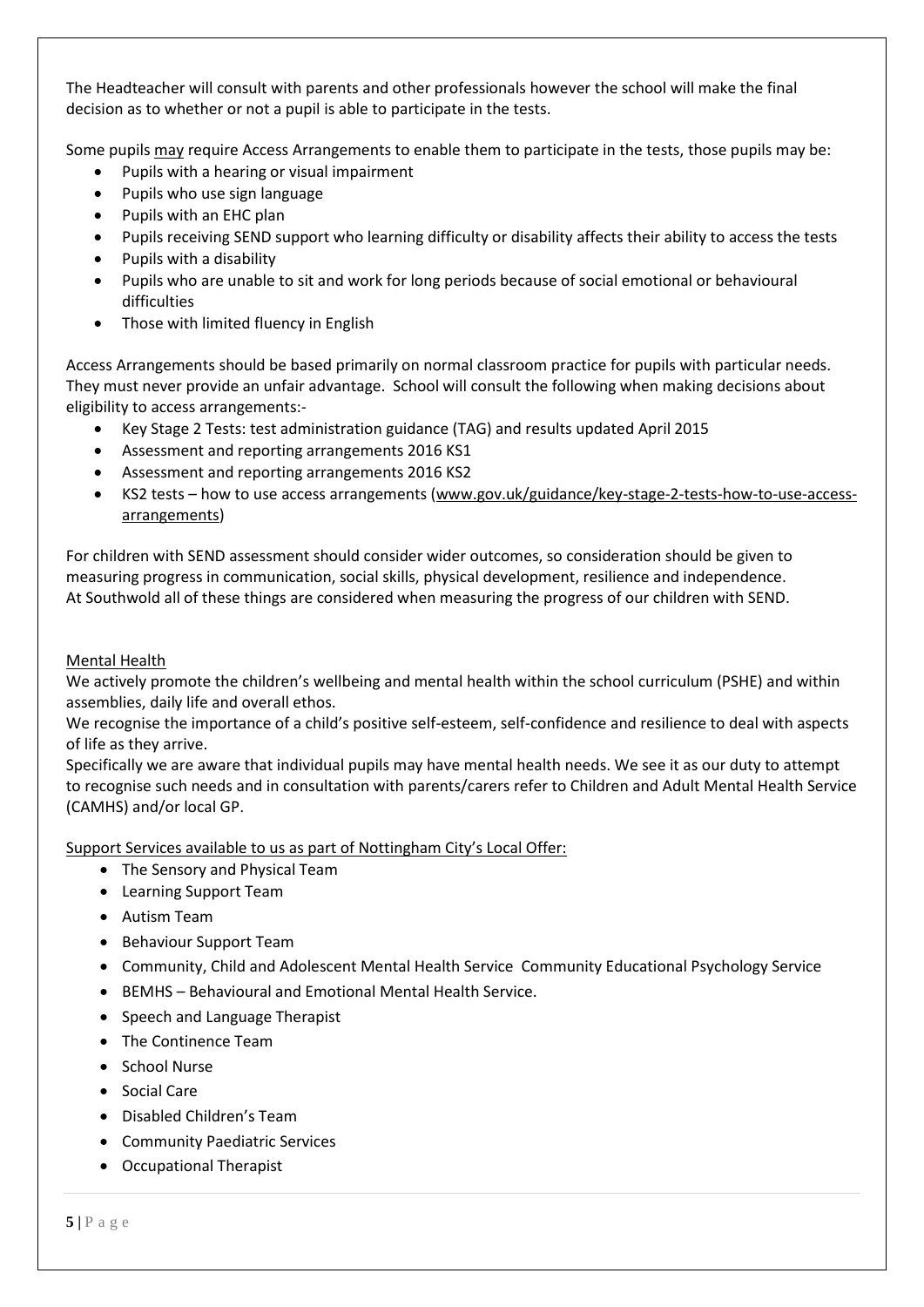• Physiotherapist.

For further information, please see: [www.nottinghamcity.gov.uk/localoffer](http://www.nottinghamcity.gov.uk/localoffer)

## Admission Arrangements:

No pupil will be refused admission to school on the basis of his or her special educational need. In line with the SEN and Disability Act we will not discriminate against disabled children and we will take all reasonable steps to provide effective educational provision. Disabled access is provided into school at all the external doors. There is a disabled toilet in the entrance hall which is used by staff and visitors. There are no stairs within the school.

## Role of the Coordinator

The Code of Practice requires each school to have a member of staff to take on the role of the SENCO, whose training will be supported by the school and will be given an allocation of time to carry out their duties and responsibilities. The SENCO is responsible for co-coordinating the strategic development and the day-to-day operation of the school's SEND policy. In addition to this the SENCO is responsible for:

- Liaising with parents and other professionals in respect of children with SEND
- Advising and supporting teachers in school regarding the graduated level of support, appropriate resources and strategies to support learning
- Ensuring that relevant background information and current provision documents, including records, about individual children with SEND are collated and updated
- Recording and updating a register of children with SEND
- Liaising with the SEND governor
- Arranging annual reviews for all pupils with an Education, Health Care Plan and termly reviews for all children with SEND
- Monitoring the provision and progress of children with SEND
- Leading training in school on SEND as appropriate
- Working closely with all staff
- Being a key point of contact with external agencies, especially the Local Authority and its support services
- To provide and update the minutes from review meetings.
- To liaise with parents and advise them when external agencies will be working with their child.
- Liaising with the relevant Designated Teacher where a Looked After Child has SEND
- Ensuring that appropriate transfer arrangements are in place.

## **The role of Class Teachers:**

- To begin to identify, in liaison with the SENCO and parents, children who have difficulties in learning
- To know which pupils in their class are on the SEND Register and at which stage
- To ensure all aspects of learning are differentiated to fully meet the needs of all pupils
- To write individual Provision Maps for pupils with SEND (where relevant) and those with an EHCP
- To ensure that these Provision Maps are reviewed with the parents (and child if appropriate) at least twice a year and at least annually for an EHCP
- To ensure TAs are deployed effectively within their class or grouup
- To monitor defined steps of progress towards meeting appropriate targets for pupils with SEND.

## **The role of Teaching Assistants:**

Under the guidance of the Class Teacher and SENCO to:

• Carry out activities and learning programmes/intervention and to keep records of this work as requested